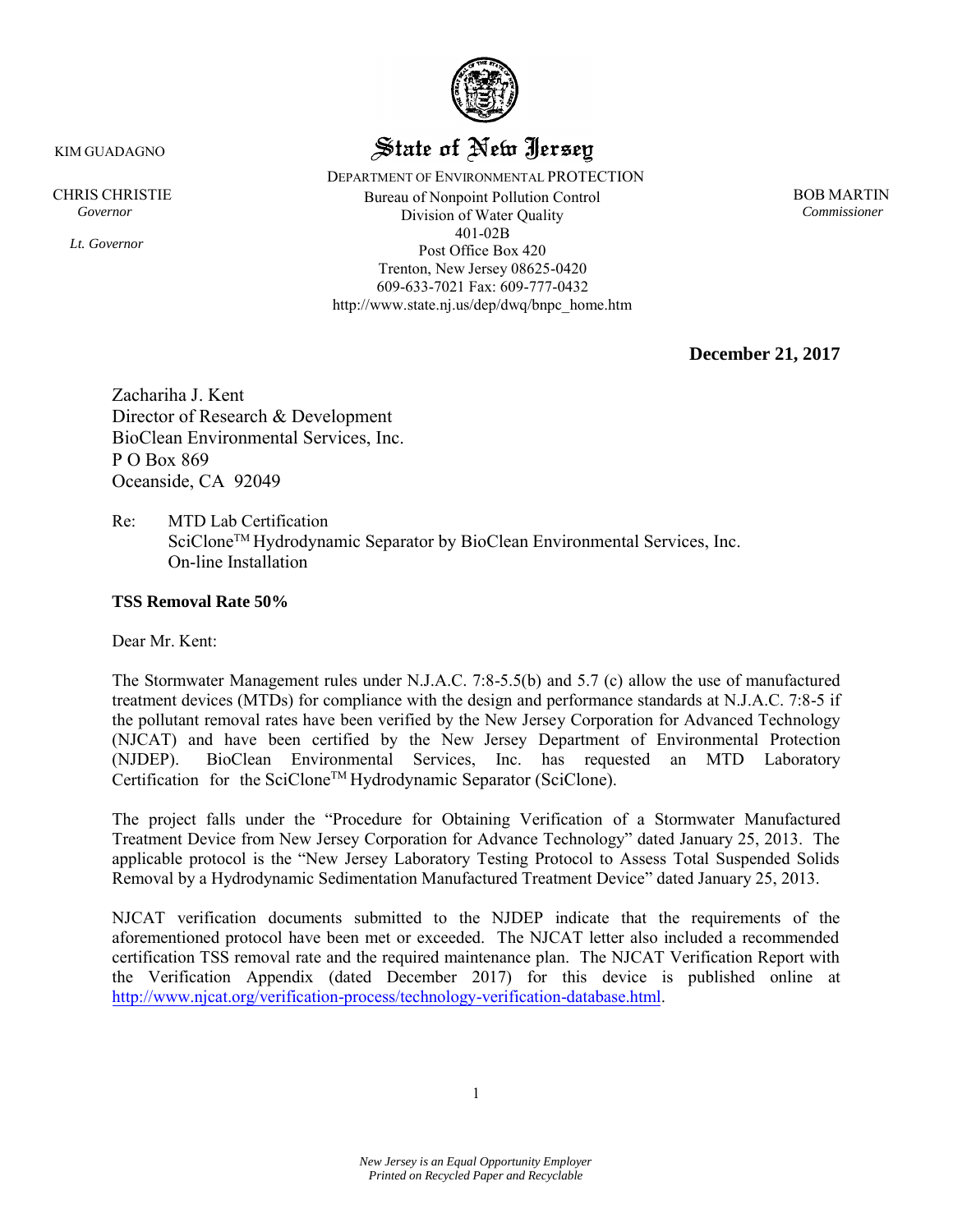**The NJDEP certifies the use of the SciClone by BioClean Environmental Services, Inc. at a TSS removal rate of 50% when designed, operated, and maintained in accordance with the information provided in the Verification Appendix and the following conditions:** 

- 1. The maximum treatment flow rate (MTFR) for the manufactured treatment device (MTD) is calculated using the New Jersey Water Quality Design Storm (1.25 inches in 2 hrs) in N.J.A.C. 7:8-5.5.
- 2. The SciClone shall be installed using the same configuration reviewed by NJCAT and shall be sized in accordance with the criteria specified in item 6 below.
- 3. This SciClone cannot be used in series with another MTD or a media filter (such as a sand filter) to achieve an enhanced removal rate for total suspended solids (TSS) removal under N.J.A.C. 7:8-5.5.
- 4. Additional design criteria for MTDs can be found in Chapter 9.6 of the New Jersey Stormwater Best Management Practices (NJ Stormwater BMP) Manual, which can be found online at [www.njstormwater.org.](http://www.njstormwater.org/)
- 5. The maintenance plan for a site using this device shall incorporate, at a minimum, the maintenance requirements for the SciClone. A copy of the maintenance plan is attached to this certification. However, it is recommended to review the maintenance website at [http://www.biocleanenvironmental.com/wp-content/uploads/2017/07/Operations-](http://www.biocleanenvironmental.com/wp-content/uploads/2017/07/Operations-Maintenance-SciClone-1.pdf)[Maintenance-SciClone-1.pdf](http://www.biocleanenvironmental.com/wp-content/uploads/2017/07/Operations-Maintenance-SciClone-1.pdf) for any changes to the maintenance requirements.
- 6. Sizing Requirement:

The example below demonstrates the sizing procedure for the SciClone:

Example: A 0.25-acre impervious site is to be treated to 50% TSS removal using a SciClone. The impervious site runoff (Q) based on the New Jersey Water Quality Design Storm was determined to be 0.79 cfs.

Maximum Treatment Flow Rate (MTFR) Evaluation:

The site runoff  $(Q)$  was based on the following: time of concentration  $= 10$  minutes  $i = 3.2$  in/hr (page 5-8, Fig. 5-3 of the NJ Stormwater BMP Manual)  $c = 0.99$  (runoff coefficient for impervious)  $Q = cIA = 0.99 \times 3.2 \times 0.25 = 0.79 \text{ cfs}$ 

Given the site runoff is 0.79 cfs and based on Table 1 below, the SciClone Model SC-5 with a MTFR of 1.09 cfs could be used for this site to remove 50% of the TSS from the impervious area without exceeding the MTFR.

The sizing table corresponding to the available system models is noted below. Additional specifications regarding each model can be found in the Verification Appendix under Tables A-1 and A-2.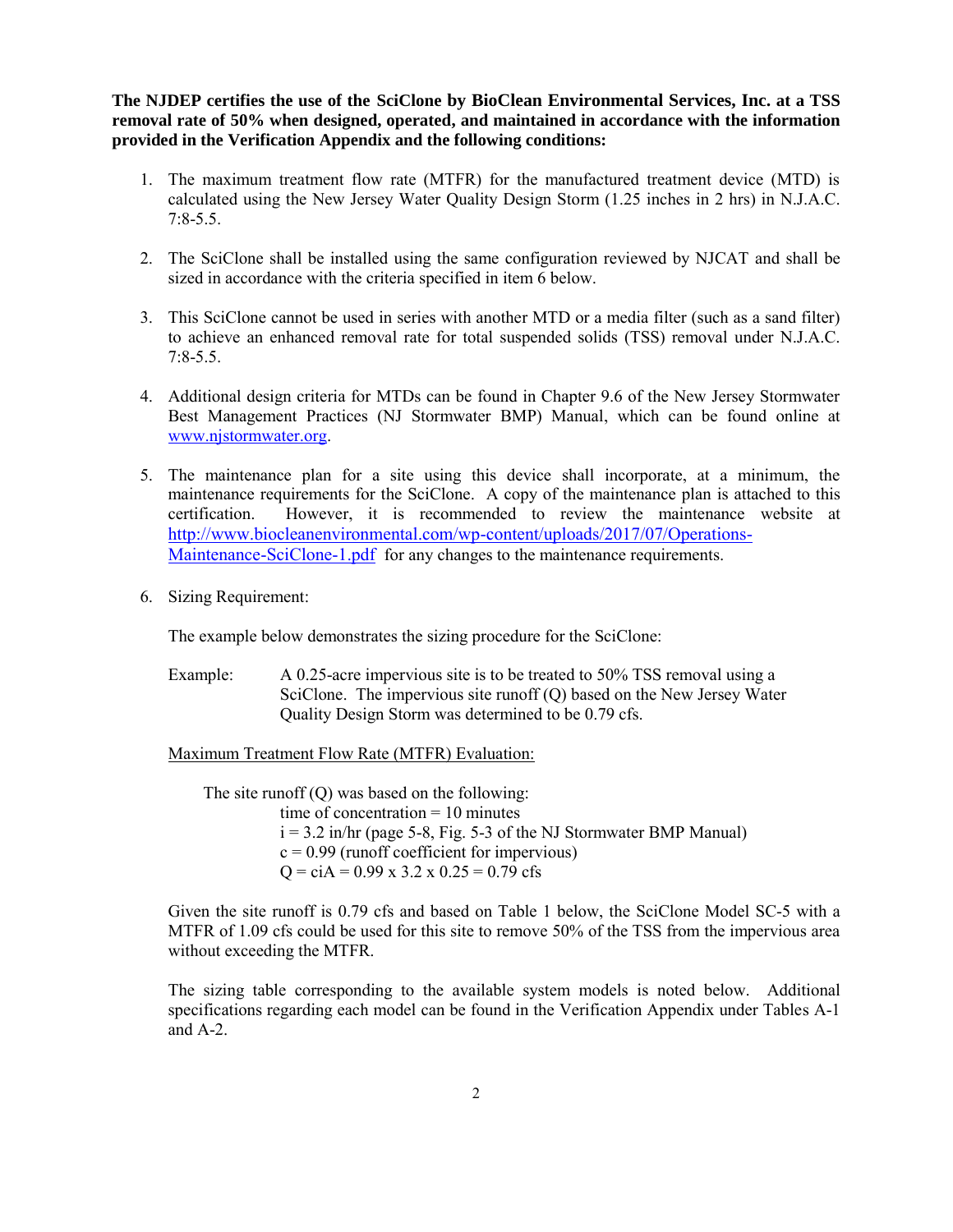| <b>SciClone</b><br><b>Model</b> | <b>Maximum</b><br><b>Treatment</b><br><b>Flow Rate</b><br>(cfs) | <b>Treatment</b><br>Area<br>$(f t^2)$ | <b>Hydraulic</b><br><b>Loading</b><br>Rate<br>$(gpm/ft^2)$ | 50% Maximum<br><b>Sediment</b><br><b>Storage</b><br>$(f t^3)$ |
|---------------------------------|-----------------------------------------------------------------|---------------------------------------|------------------------------------------------------------|---------------------------------------------------------------|
| $SC-3$                          | 0.39                                                            | 7.1                                   | 25                                                         | 5.3                                                           |
| $SC-4$                          | 0.70                                                            | 12.6                                  | 25                                                         | 9.4                                                           |
| $SC-5$                          | 1.09                                                            | 19.6                                  | 25                                                         | 14.7                                                          |
| $SC-6$                          | 1.57                                                            | 28.3                                  | 25                                                         | 21.2                                                          |
| $SC-7$                          | 2.14                                                            | 38.5                                  | 25                                                         | 28.9                                                          |
| $SC-8$                          | 2.80                                                            | 50.2                                  | 25                                                         | 37.7                                                          |
| $SC-9$                          | 3.54                                                            | 63.6                                  | 25                                                         | 47.7                                                          |
| $SC-10$                         | 4.37                                                            | 78.5                                  | 25                                                         | 58.9                                                          |
| $SC-11$                         | 5.29                                                            | 95.0                                  | 25                                                         | 71.2                                                          |
| $SC-12$                         | 6.30                                                            | 113.0                                 | 25                                                         | 84.8                                                          |
| $SC-13$                         | 7.39                                                            | 132.7                                 | 25                                                         | 99.5                                                          |
| $SC-14$                         | 8.57                                                            | 153.9                                 | 25                                                         | 115.4                                                         |

#### **Table 1 SciClone Sizing Information**

A detailed maintenance plan is mandatory for any project with a Stormwater BMP subject to the Stormwater Management Rules, N.J.A.C. 7:8. The plan must include all of the items identified in the Stormwater Management Rules, N.J.A.C. 7:8-5.8. Such items include, but are not limited to, the list of inspection and maintenance equipment and tools, specific corrective and preventative maintenance tasks, indication of problems in the system, and training of maintenance personnel. Additional information can be found in Chapter 8: Maintenance and Retrofit of Stormwater Management Measures.

If you have any questions regarding the above information, please contact Mr. Shashi Nayak of my office at (609) 633-7021.

Sincerely,

James J. Murphy, Chief Bureau of Nonpoint Pollution Control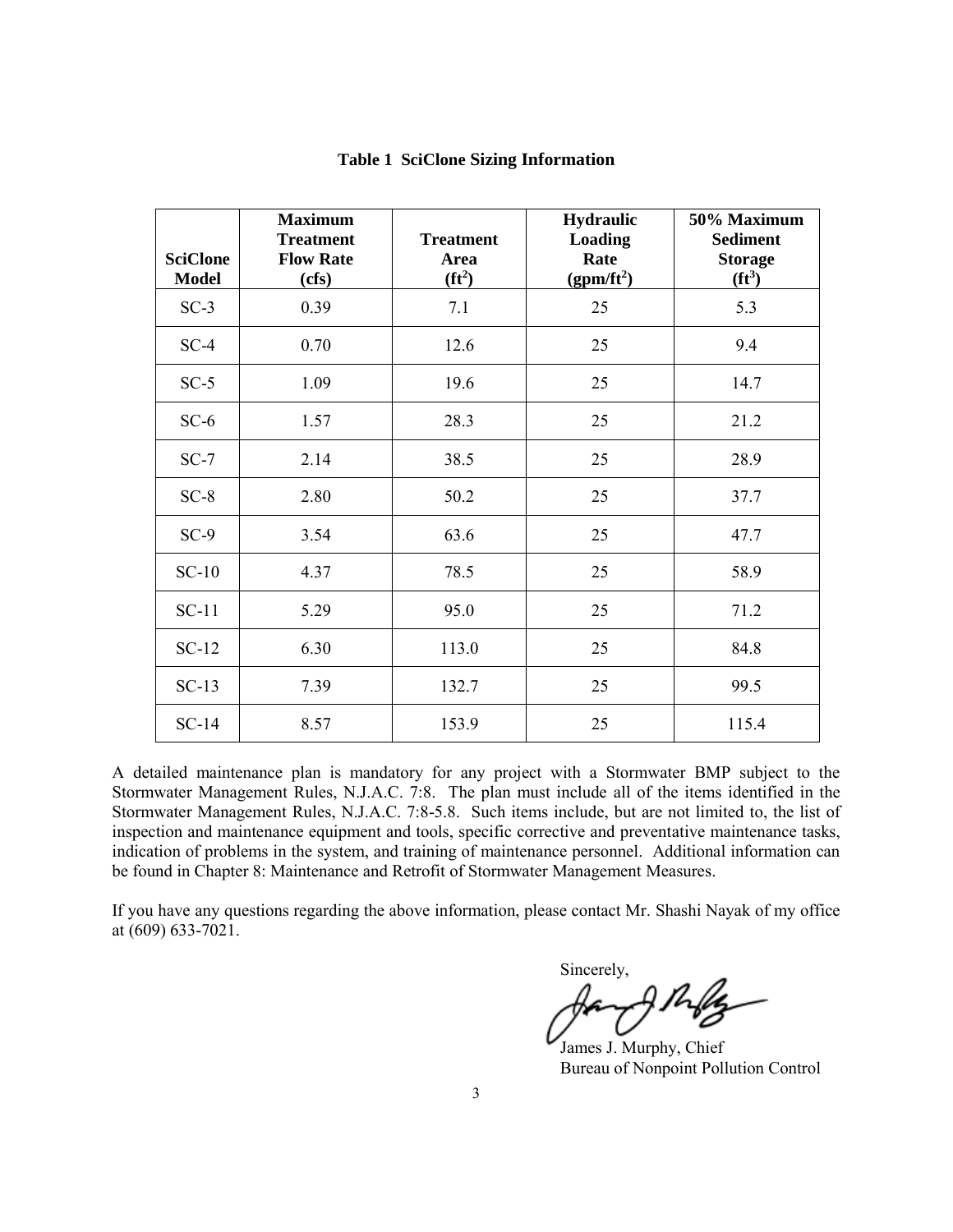Attachment: Maintenance Plan

cc: Chron File Richard Magee, NJCAT Vince Mazzei, NJDEP - DLUR Ravi Patraju, NJDEP - BES Gabriel Mahon, NJDEP - BNPC Shashi Nayak, NJDEP - BNPC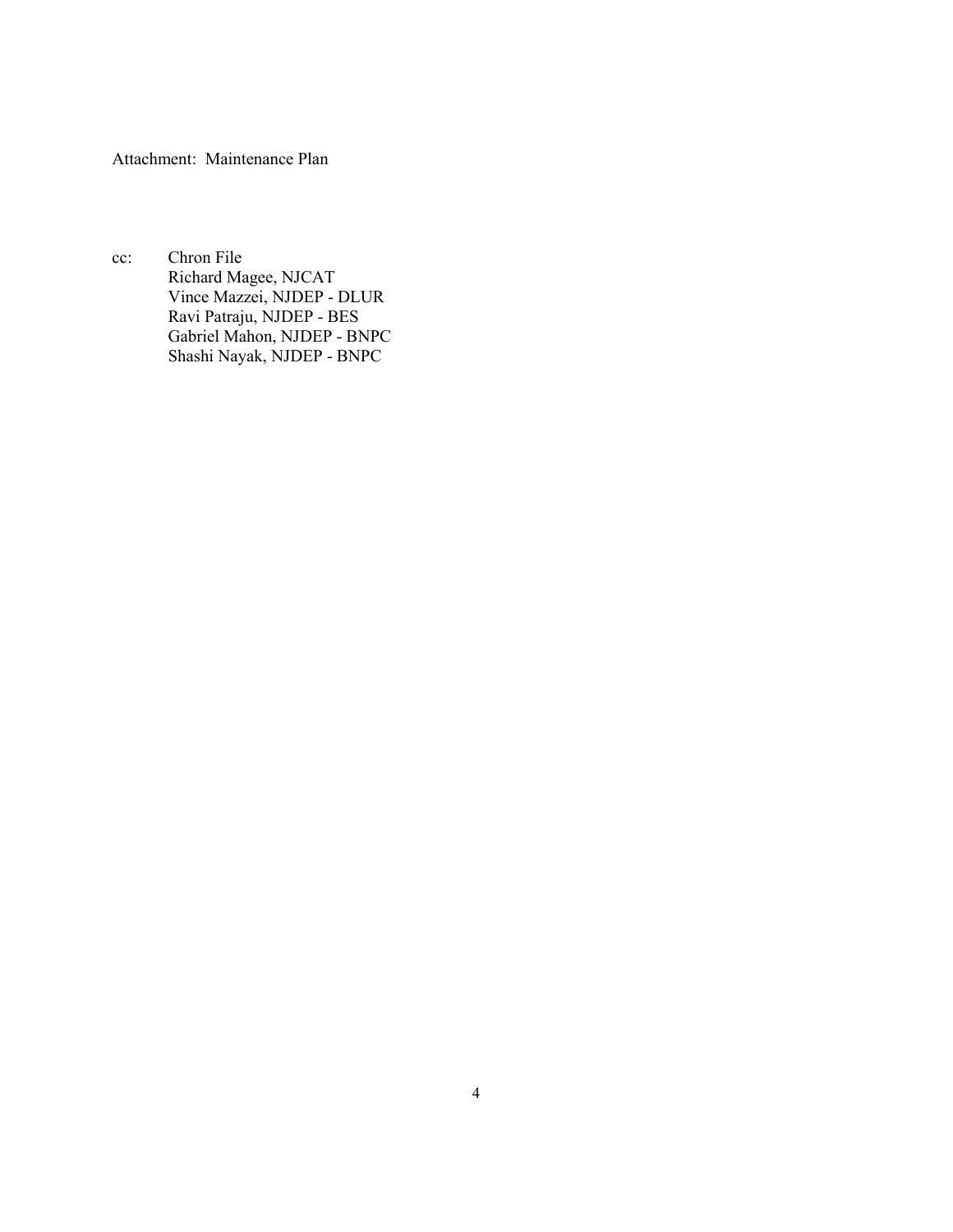



# **OPERATION & MAINTENANCE**



**Bio Clean Environmental Services, Inc. 398 Via El Centro Oceanside, CA 92058**

**www.BioCleanEnvironmental.com p: 760.433.7640 f: 760.433.3176**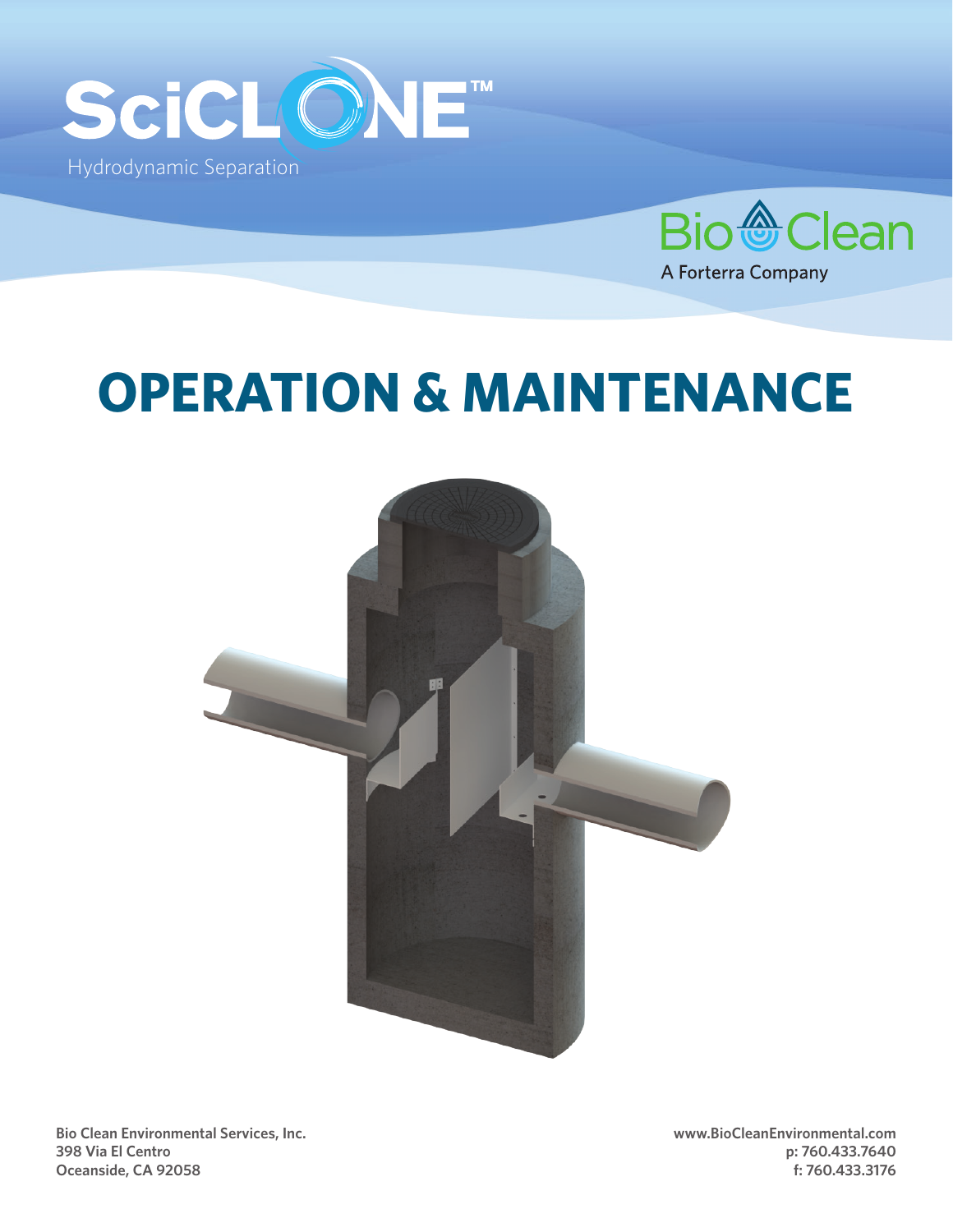

# OPERATION & MAINTENANCE

The SciCLONE™ Hydrodynamic Separator is designed to remove high levels of trash, debris, sediments and hydrocarbons. Its efficient design and construction maximize longevity and minimize maintenance requirements. The simple design of the system allows for unimpeded access for quick and easy maintenance. The SciCLONE™ is able to effectively capture and store sediment with no maintenance or loss of treatment capacity for a several years based on annual average loading in most regions.

Yet, as with all stormwater BMPs inspection and maintenance on the SciCLONE™ Hydrodynamic Separator is necessary. Stormwater regulations require that all BMPs be inspected and maintained to ensure they are operating as designed to allow for effective pollutant removal and provide protection to receiving water bodies. It is recommended that inspections be performed multiple times during the first year to assess site-specific loading conditions. This is recommended because pollutant loading can vary greatly from site to site. Variables such as nearby soil erosion or construction sites, winter sanding of roads, amount of daily traffic and land use can increase pollutant loading on the system. The first year of inspections can be used to set inspection and maintenance intervals for subsequent years. Without appropriate maintenance a BMP can exceed its storage capacity which can negatively affect its continued performance in removing and retaining captured pollutants.

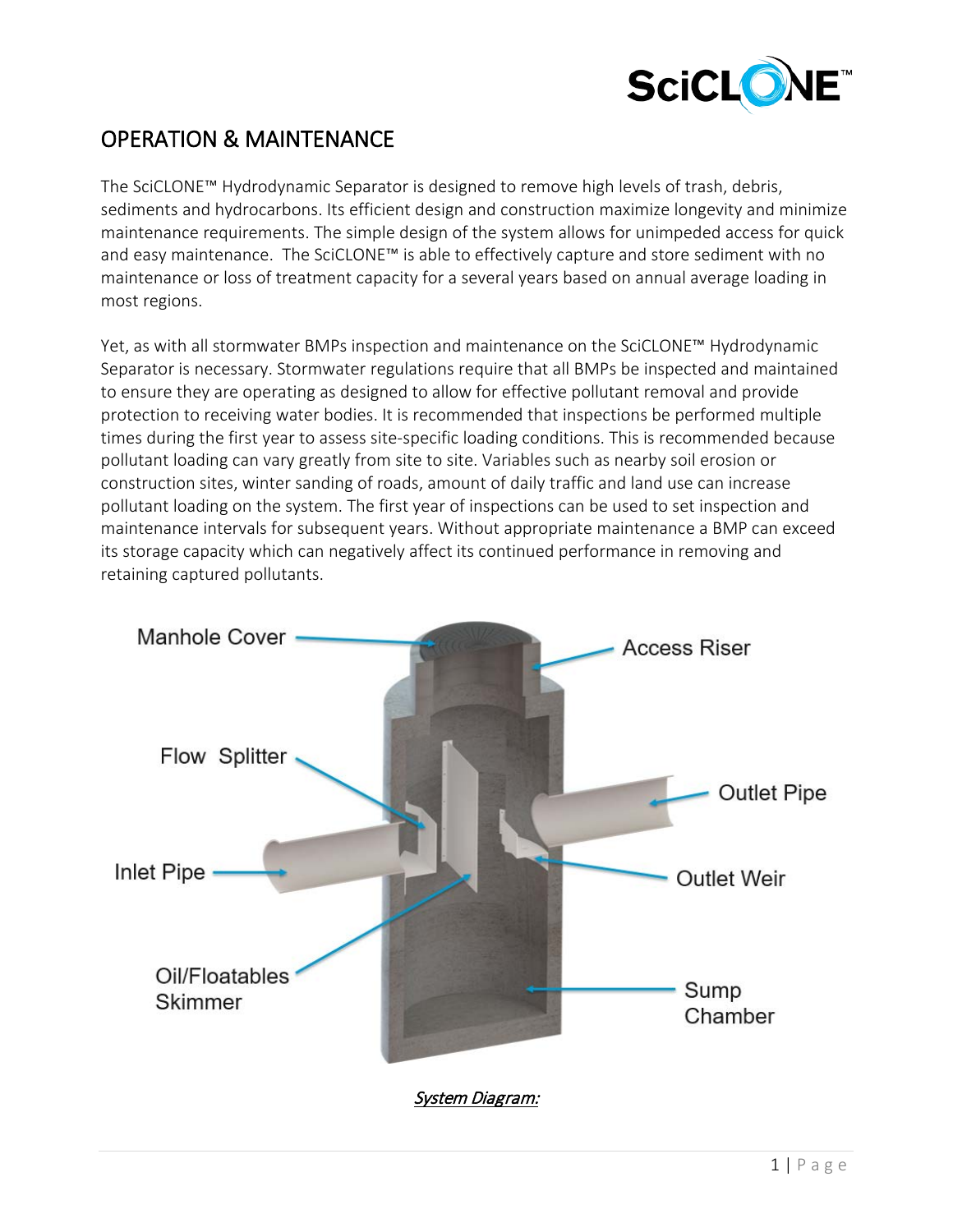

## Inspection Equipment

Following is a list of equipment to allow for simple and effective inspection of the SciCLONE™ Separator:

- Bio Clean Environmental Inspection Form (contained within this manual).
- Flashlight.
- Manhole hook or appropriate tools to remove access hatches and covers.
- Appropriate traffic control signage and procedures.
- Measuring pole and/or tape measure.
- Protective clothing and eye protection.
- Note: entering a confined space requires appropriate safety and certification. It is generally not required for routine inspections or maintenance of the system.



## Inspection Steps

The core to any successful stormwater BMP maintenance program is routine inspections. The inspection steps required on the SciCLONE™ Separator are quick and easy. As mentioned above the first year should be seen as the maintenance interval establishment phase. During the first year more frequent inspections should occur in order to gather loading data and maintenance requirements for that specific site. This information can be used to establish a base for long-term inspection and maintenance interval requirements.

The SciCLONE™ Separator can be inspected though visual observation without entry into the system. All necessary pre-inspection steps must be carried out before inspection occurs, especially traffic control and other safety measures to protect the inspector and near-by pedestrians from any dangers associated with an open access hatch or manhole. Once these access covers have been safely opened the inspection process can proceed:

- Prepare the inspection form by writing in the necessary information including project name, location, date & time, unit number and other info (see inspection form).
- Observe the inside of the system through the access hatches. If minimal light is available and vision into the unit is impaired utilize a flashlight to see inside the system.
- Look for any out of the ordinary obstructions in the inflow pipe, sump chamber, or outflow pipe. Write down any observations on the inspection form.
- Through observation and/or digital photographs estimate the amount of floatable debris accumulated on the influent side of the oil/floatables skimmer. Record this information on the inspection form. Next utilizing a tape measure or measuring stick estimate the amount of sediment accumulated in the sump. Record this depth on the inspection form.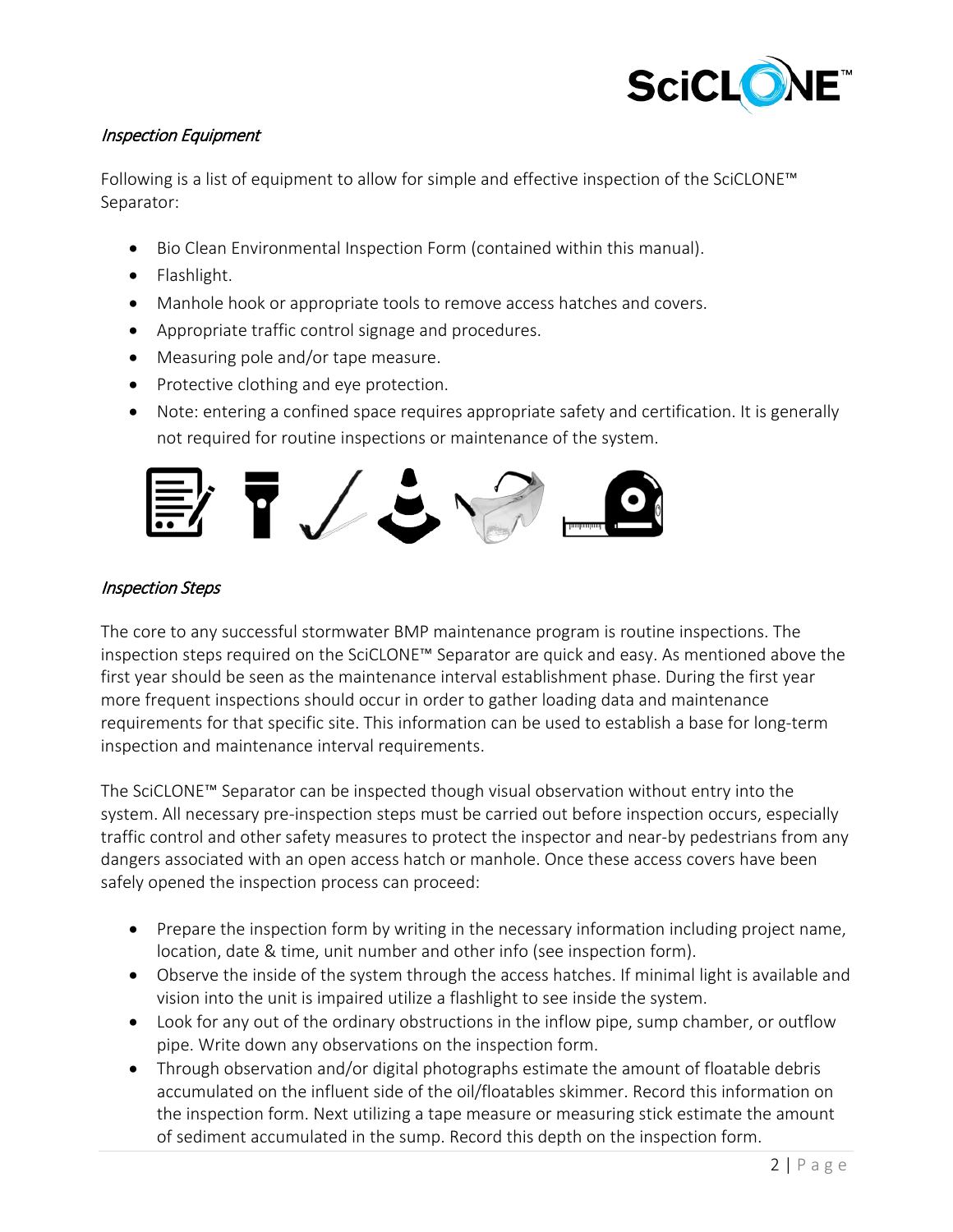

• Finalize inspection report for analysis by the maintenance manager to determine if maintenance is required.

#### Maintenance Indicators

Based upon observations made during inspection, maintenance of the system may be required based on the following indicators:

- Missing or damaged internal components.
- Obstructions in the system or its inlet or outlet.
- Excessive accumulation of floatable in the sump chambers in which the length and width of the chambers behind oil/floatables skimmer is fully impacted extending down more than 9".
- Excessive accumulation of sediment in the sump chamber of more than 18" in depth.

## Maintenance Equipment

It is recommended that a vacuum truck be utilized to minimize the time required to maintain the SciCLONE™ Separator:

- Bio Clean Environmental Maintenance Form (contained in O&M Manual).
- Flashlight.
- Manhole hook or appropriate tools to access hatches and covers.
- Appropriate traffic control signage and procedures.
- Protective clothing and eye protection.
- Note: entering a confined space requires appropriate safety and certification. It is generally not required for routine maintenance of the system.
- Vacuum truck (with pressure washer attachment preferred).

## Maintenance Procedures

It is recommended that maintenance occurs at least three days after the most recent rain event to allow for drain down of any associated upstream detention systems. Maintaining the system while flows are still entering it will increase the time and complexity required for maintenance. Cleaning of the sump chamber can be performed from finish surface without entry into the vault utilizing a vacuum truck. Once all safety measures have been set up cleaning of the sump chamber can proceed as followed:

- Remove all access hatches (requires traffic control and safety measures to be completed prior).
- Using an extension on a vacuum truck position the hose over the opened access hatch and lower into the center of the sump chamber on the inlet side of the oil/floatables skimmer.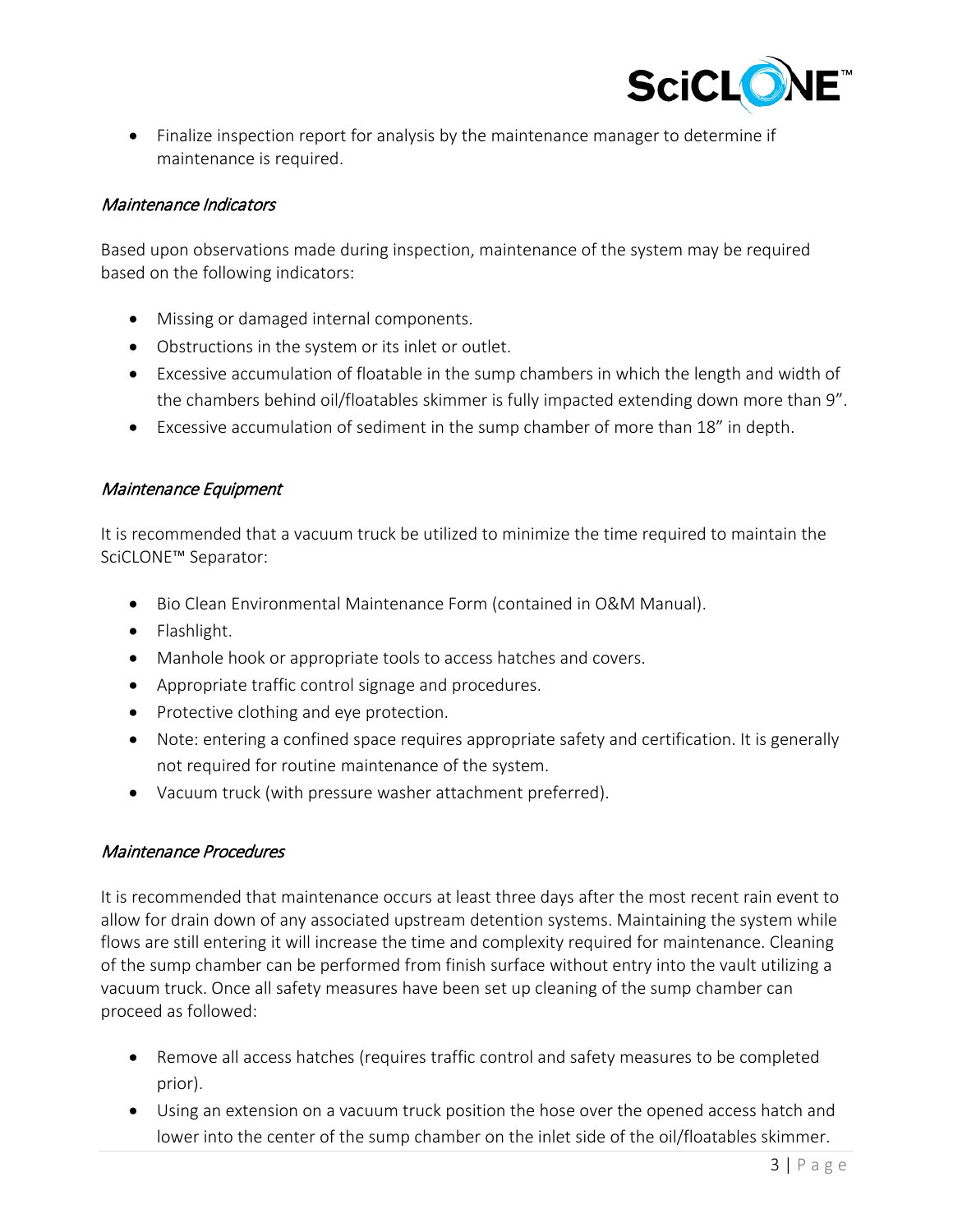

Remove all floating debris, standing water and sediment from the sump chamber. Access to the bottom of the sump chamber is unimpeded. The vac hose can be moved from side-toside to fully remove sediments at the corners. A power washer can be used to assist if sediments have become hardened and stuck to the walls or the floor of the chamber. Repeat the same procedure on the effluent side of the oil/floatables skimmer to remove any remaining sediment. This completes the maintenance procedure required on the sump chamber and the SciCLONE™ Separator.

- The last step is to close up and replace all access hatches and remove all traffic control.
- All removed debris and pollutants shall be disposed of following local and state requirements.
- Disposal requirements for recovered pollutants may vary depending on local guidelines. In most areas the sediment, once dewatered, can be disposed of in a sanitary landfill. It is not anticipated that the sediment would be classified as hazardous waste.
- In the case of damaged components, replacement parts can be ordered by the manufacture.



#### Maintenance Sequence



Remove Access Hatches Set Up Vacuum Truck to

cess Hatches Set Up Vacuum Truck to Filmsert Vacuum Hose On the Inlet Side of the<br>Clean the Sump Chamber. The Clean of Coll Clean of Vacuum Out All Trash, Sediment and Standing Water.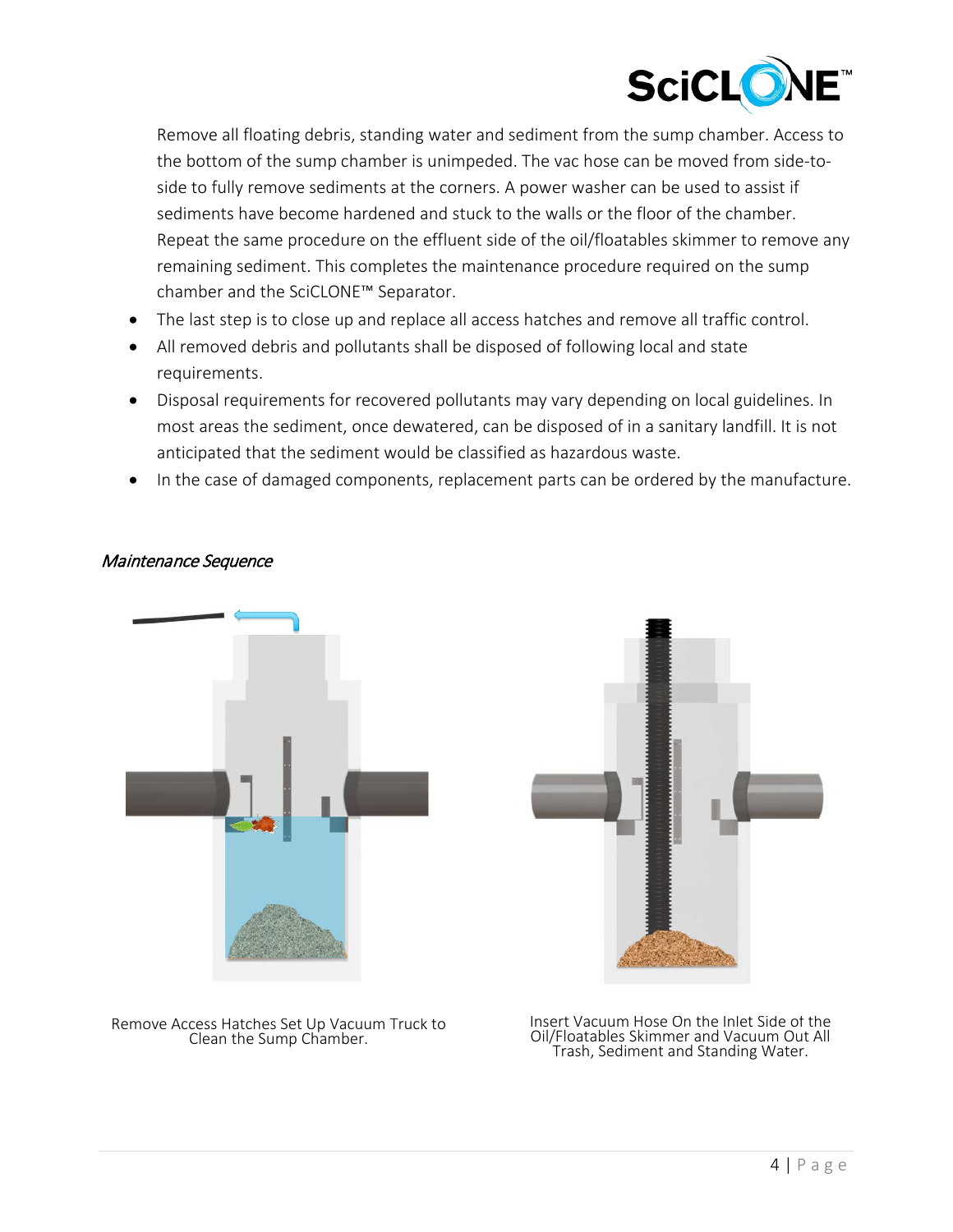





Insert Vacuum Hose On the Outlet Side of the Oil/Floatables Skimmer and Vacuum Out Any Remaining Sediment.

Replace Access Hatches and Remove Traffic Control and Safety Equipment.

For Maintenance Services or Information Please Contact Us At: 760-433-7640 Or Email: info@biocleanenvironmental.com